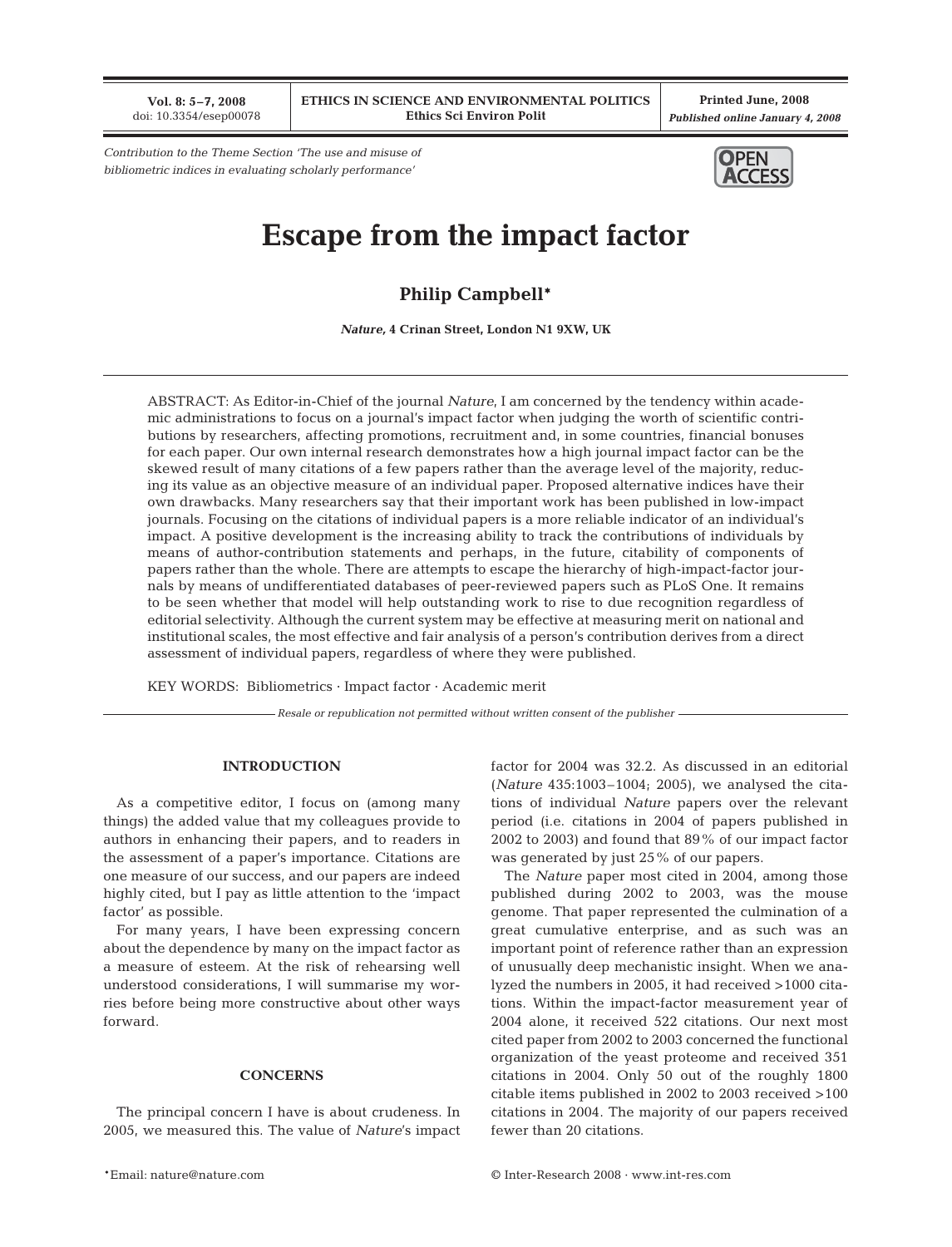The impact factor is taken by some administrators as a measure of the typical citation rate for the journal, but as these values suggest, for many journals, it isn't 'typical' at all.

Why were most papers' citations 'low' (by our standards)? Because they were in disciplines with characteristically low citation rates per paper like physics, or with citation rates that are typically slow to grow, like the Earth sciences, or because they were excellent (e.g. visionary) but not 'hot'.

The impact factor has another aspect that I heartily dislike. In 2003 and 2004 we published significantly more papers than our principal competitor, *Science*. But the impact factor's formula divides the number of ISIcounted citations of 2 years' worth of *Nature* papers by the number of *Nature*'s 'citable items' in that same period. The larger the number of papers, the lower the impact factor. In other words, worrying about maximizing the impact factor turns what many might consider a benefit — i.e. more good papers to read — into a burden.

To add injury to insult, the numbers quoted in calculating the impact factor are highly questionable. Try as we might, my colleagues and I cannot reconcile our own counts of citable items in *Nature*, several other *Nature* journals and indeed *Science*, with those used by ISI.

Some colleagues care a lot about this competitive ranking, even though they fully realise how arbitrary the number is. It does, after all, have an impact on researchers' perceptions of journals. I cannot deny that our own marketing department celebrates the high rankings of *Nature* journals but, for what it's worth, I care about it only to the extent that anybody might be influenced by these numbers in a way that adversely affects us. The editors of *Science* have every right to be proud of their papers, and of the spectrum of citation levels they achieve. I happen to think we tend to publish better papers, but that word 'better' begs questions and subjectivities. To what extent we are succeeding is for readers to decide on their own terms, but the judgement of 'better' is best kept independent of the impact factor.

Some may see this as disingenuous posturing. After all, they might say, *Nature* sits alongside other journals and the impact factor itself as keystones of a tyranny of academic accountability, in which everyone feels compelled to jostle for publication in high-impact journals. I say that the journals are doing their job in selecting strong papers, and that how others exploit this activity to their own ends is up to them.

It is possible to be more analytical. For example, the biologist Peter Lawrence has pointed to behavioural aspects of this 'tyranny', including a growth in inappropriate honorary authorship, increased authorships of papers to an extent that hides true contributions, and

otherwise-unnecessary travel to meetings to schmooze with (among others) editors of journals (Lawrence 2003, 2007). My own view is that anyone who believes that this last activity will significantly enhance their likelihood of publication is deluding themselves.

Any measurement system will produce gamesmanship to increase success. Lawrence yearns for the one system that obviates it: face-to-face conversations between peers that allows a truly deep and well focused estimate of scientific merit. I do too. It's a shame that this is so often considered impractical.

### **POSSIBLE ALTERNATIVES**

Recognising the necessity for quantification as an input in assessing impact, many people are investigating better measures, as can be seen in the pages of *Scientometrics* and other journals. The Wikipedia article on Hirsch's h-index highlights its shortcomings, yet many now deploy it. An article comparing such indices highlighted the virtues of counting the mean number of citations per paper in assessing an individual scientist's impact (Lehman et al. 2006).

I am intrigued by the possibility of greater granularity within the literature. This is already happening in relation to authors' contributions. In *Nature* and *Nature* research journals (following the lead taken by medical journals, to their great credit), we encourage authors to include brief summaries of which author contributed what to the work. More and more author collaborations are taking up this option. This will be spurred on and will no doubt become more formal if funding agencies and institutions begin to explicitly track such information.

Another change that is possible though yet to emerge is to enable the citation of sub-sections of papers. This requires these elements (or 'articles' particles' as a colleague calls them) to be individually identifiable, e.g. with a Digital Object Identifier (DOI). Recently 2 researchers — one an ecologist and one a microbiologist — mentioned to me how their respective highest cited papers were in obscure journals, and that the reason for the citations was not so much the main conclusion of the paper but rather a technical aspect of the methods used. It would surely be healthy to allow people the option of citing these sub-elements of papers, especially in an envisaged machine-enhanced literature in which computers have extracted such key elements in sophisticated search and aggregation. The same should be possible for contributions in the grey literature, such as individually contributed segments of databases that turn out to be of great value.

Such enhancements to the system will not do away with one key aspect of the accountability tyranny: the